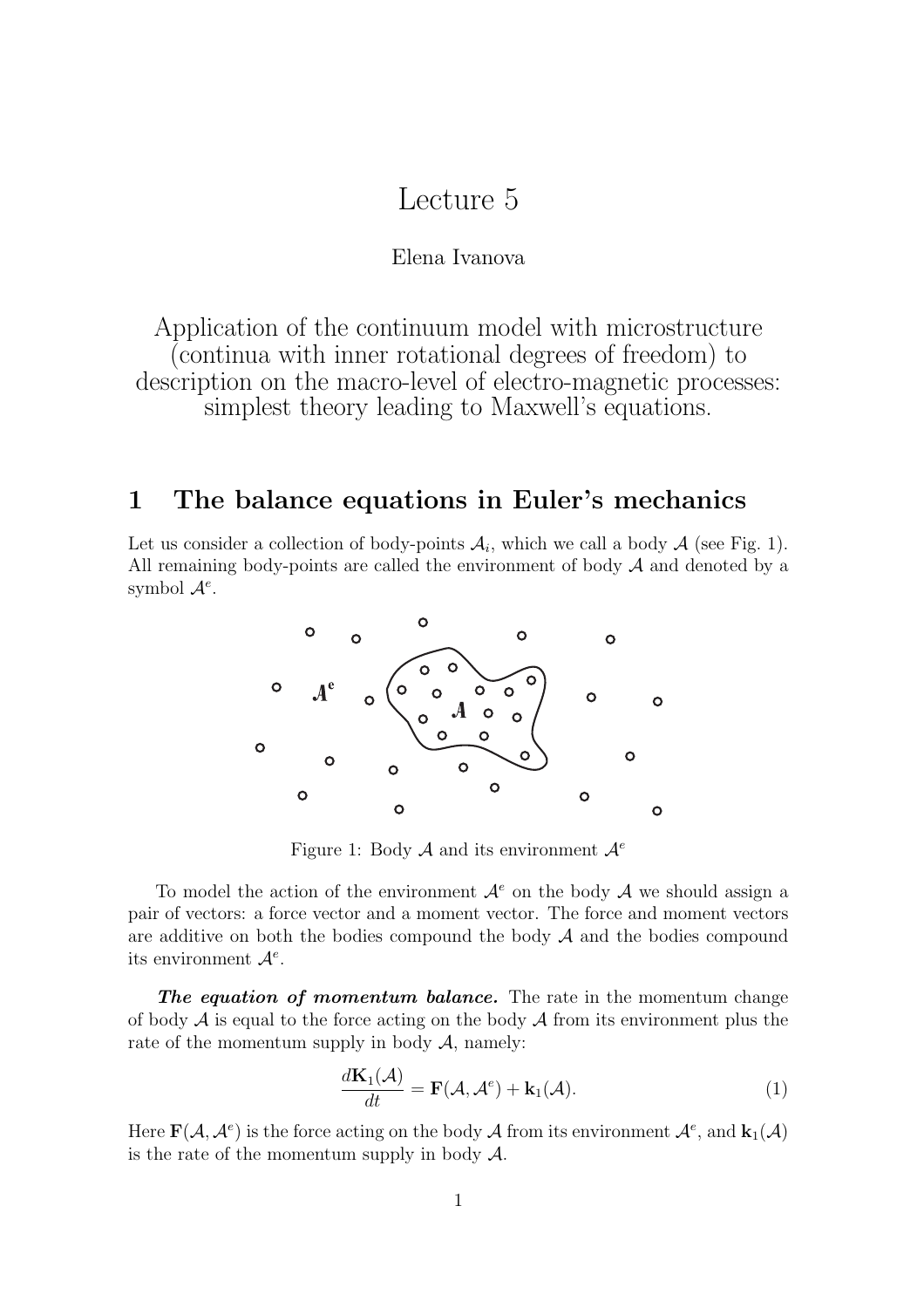*The equation of angular momentum balance.* The rate in the angular momentum change of body  $A$ , calculated with respect to a reference point  $Q$ , is equal to the moment acting on body  $A$  from its environment, calculated with respect to the same reference point Q, plus the rate of the angular momentum supply in a body  $A$ , namely:

$$
\frac{d\mathbf{K}_2^Q(\mathcal{A})}{dt} = \mathbf{M}^Q(\mathcal{A}, \mathcal{A}^e) + \mathbf{k}_2^Q(\mathcal{A}).\tag{2}
$$

Here  $\mathbf{M}^Q(\mathcal{A}, \mathcal{A}^e)$  is the moment acting on the body  $\mathcal{A}$  from its environment  $\mathcal{A}^e$ , and  $\mathbf{k}_2^Q(\mathcal{A})$  is the rate of the angular momentum supply in body  $\mathcal{A}$ .

**The energy balance equation.** The rate in the total energy change of body A is equal to the external force and moment power  $N(\mathcal{A}, \mathcal{A}^e)$  plus the rate of supply of the energy of non-mechanical nature  $\varepsilon(\mathcal{A})$ :

$$
\frac{dE(\mathcal{A})}{dt} = N(\mathcal{A}, \mathcal{A}^e) + \varepsilon(\mathcal{A}).
$$
\n(3)

Here the total energy of a body  $E(\mathcal{A})$  is a sum of the kinetic energy  $K(\mathcal{A})$  and the internal energy  $U(\mathcal{A})$ . The power of external actions on body  $\mathcal A$  consisting of body-points  $A_i$  is the bilinear form of velocities and actions:

$$
N(\mathcal{A}, \mathcal{A}^e) = \sum_{i} \Big[ \mathbf{F}(\mathcal{A}_i, \mathcal{A}^e) \cdot \mathbf{v}_i + \mathbf{L}(\mathcal{A}_i, \mathcal{A}^e) \cdot \boldsymbol{\omega}_i \Big]. \tag{4}
$$

It is important to notice that the power of external actions depends on the proper moments  $\mathbf{L}(\mathcal{A}_i, \mathcal{A}^e)$  rather than the full moments  $\mathbf{M}^Q(\mathcal{A}_i, \mathcal{A}^e)$ .

# **2 Continuum consisting of multi-rotor gyrostats**

### **2.1 Kinematics of the continuum**



Figure 2: Multi-rotor gyrostat

The multi-rotor gyrostat (see Fig. 2) is a complex object which consists of the carrier body and N rotors. The carrier body and the rotors of the gyrostat are considered to be the infinitesimal rigid bodies. The carrier body has an arbitrary tensor of inertia. The rotors are the axisymmetric rigid bodies. The axes of symmetry of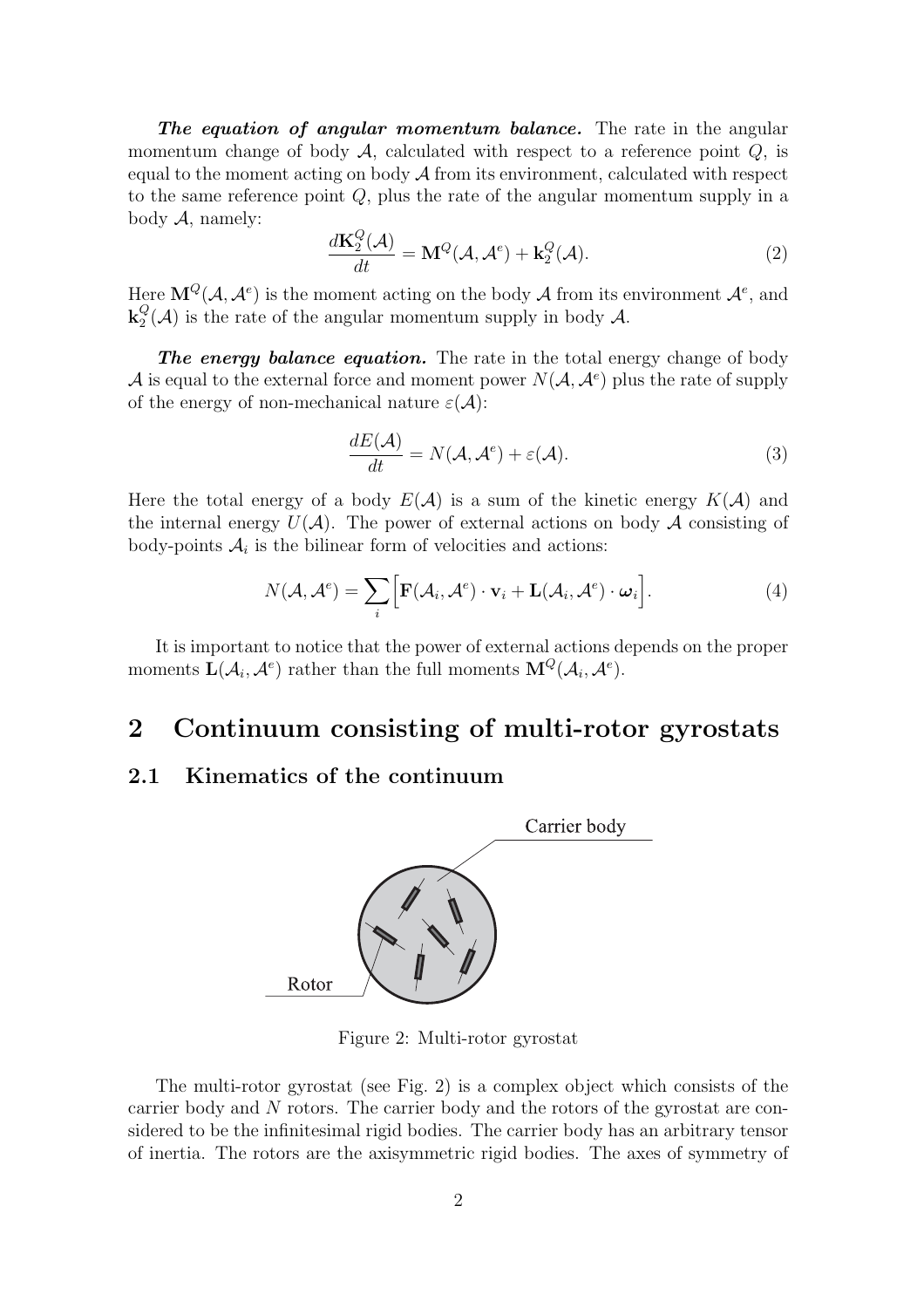the rotors are fixed with respect to the carrier body. The rotors can not translate relative to the carrier body, and they can rotate independently of rotation of the carrier body only about their axes of symmetry.

Now we consider the material medium (see Fig. 3) consisting of multi-rotor gyrostats. Let vector **r** determine the position of some point of space. We introduce following notations:  $\mathbf{v}(\mathbf{r},t)$  is the velocity field;  $\mathbf{u}(\mathbf{r},t)$  is the displacement field;  ${\bf P}_0({\bf r}, t)$ ,  $\omega_0({\bf r}, t)$  are the fields of the rotation tensors and the angular velocity vectors of the carrier bodies;  $P_i(r, t)$ ,  $\omega_i(r, t)$  are fields of the rotation tensor and the angular velocity vector of the rotor number i, where  $i = 1, 2, ..., N$ .



Figure 3: Elementary volume of continuum consisting of multi-rotor gyrostats

In view of the fact that the rotor number  $i$  can rotate independently of rotation of the carrier body only about its axis of symmetry the rotation tensor of the rotor is represented in the form

$$
\mathbf{P}_i(\mathbf{r},t) = \mathbf{P}_0(\mathbf{r},t) \cdot \mathbf{P}(\beta_i \mathbf{n}_i), \tag{5}
$$

where  $\mathbf{n}_i$  is the unit vector which determines the direction of the axis of symmetry of the rotor at the reference position,  $\beta_i(\mathbf{r}, t)$  is the angle of rotation of the rotor with respect to the carrier body. Hence the unit vector  $\mathbf{n}'_i(\mathbf{r},t)$  which determines the direction of the axis of symmetry of the rotor number  $i$  at the actual position takes the form

$$
\mathbf{n}'_i(\mathbf{r},t) = \mathbf{P}_0(\mathbf{r},t) \cdot \mathbf{n}_i. \tag{6}
$$

In the spatial description the angular velocity vector of the carrier body and angular velocity vectors of the rotors are calculated by the formulas:

$$
\boldsymbol{\omega}_0 = -\frac{1}{2} \left( \frac{\delta \mathbf{P}_0}{\delta t} \cdot \mathbf{P}_0^T \right)_{\times}, \qquad \boldsymbol{\omega}_i = \boldsymbol{\omega}_0 + \frac{\delta \beta_i}{\delta t} \mathbf{n}'_i, \qquad i = 1, 2, ..., N. \tag{7}
$$

#### **2.2 The equations of motion**

The multi-rotor gyrostat has  $N + 6$  degrees of freedom which are determined by the following functions:

$$
\mathbf{v}(\mathbf{r},t), \quad \mathbf{P}_0(\mathbf{r},t), \quad \beta_i(\mathbf{r},t), \quad i = 1, 2, ..., N. \tag{8}
$$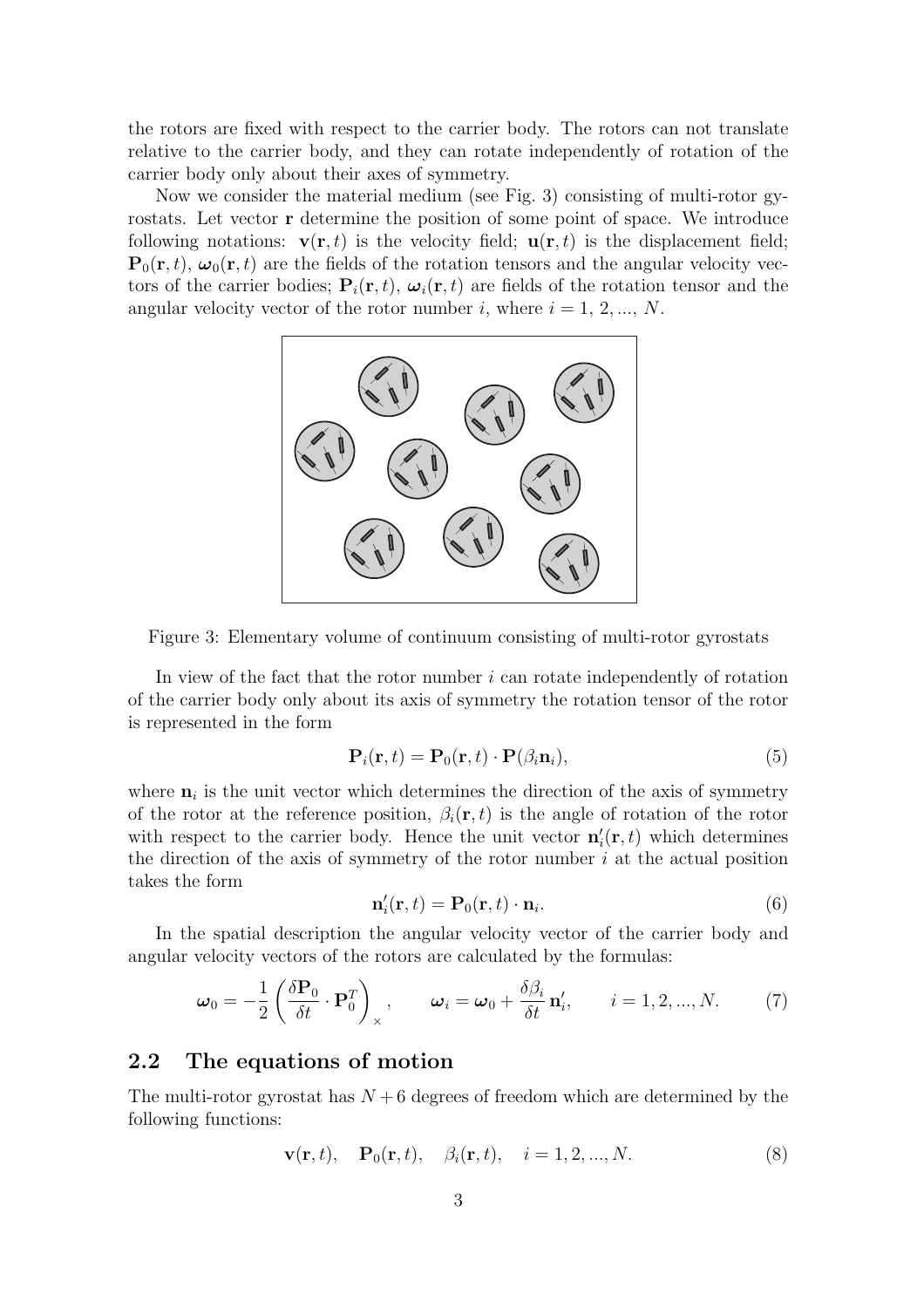In order to find these unknown functions we need to formulate two vector and N scalar equations of motion.

The momentum balance equation for the gyrostats has the form

$$
\nabla \cdot \boldsymbol{\tau} + \rho \mathbf{f} = \rho \frac{\delta \mathbf{v}}{\delta t}.
$$
 (9)

Here  $\tau$  is the stress tensor, **f** is the mass density of external forces,  $\rho$  is the mass density which satisfies the mass balance equation

$$
\frac{\delta \rho}{\delta t} + \rho \nabla \cdot \mathbf{v} = 0.
$$
 (10)

The angular momentum balance equation for the gyrostats is

$$
\nabla \cdot \boldsymbol{\mu} + \boldsymbol{\tau}_{\times} + \rho \mathbf{L} = \rho \frac{\delta}{\delta t} \mathbf{\mathcal{L}}(\mathbf{r}, t), \qquad (11)
$$

where  $\mu$  is the moment stress tensor,  $\tau_{\times}$  is the vector invariant of the stress tensor, **L** is the mass density of external moments, **L** is the mass density of the proper angular momentum of the gyrostat

$$
\mathcal{L} = \mathbf{P}_0(\mathbf{r},t) \cdot \mathbf{C} \cdot \mathbf{P}_0^T(\mathbf{r},t) \cdot \boldsymbol{\omega}_0(\mathbf{r},t) + \sum_{i=1}^N \lambda_i \frac{\delta \beta_i(\mathbf{r},t)}{\delta t} \mathbf{n}'_i(\mathbf{r},t).
$$
 (12)

The first term on the right-hand side of Eq. (12) is the mass density of the proper angular momentum of the gyrostats when the gyrostats move as the rigid bodies, i.e. all rotors are fixed with respect to the carrier body of the gyrostat. The rest terms on the right-hand side of Eq. (12) characterize the influence of the independent rotation of rotors on the proper angular momentum of the gyrostat. Tensor **C** is the inertia tensor of the gyrostat at the reference configuration,  $\lambda_i$  is the axial moment of inertia if the rotor number i.

We should add the system of equations (9), (11) to the angular momentum balance equations for the rotors. The moment stress tensors characterizing the interaction between rotors are supposed to be zero. Then the projections of the angular momentum balance equations on the axes of the rotors take the form

$$
\lambda_i \frac{\delta}{\delta t} \left( \frac{\delta \beta_i(\mathbf{r},t)}{\delta t} + \boldsymbol{\omega}_0(\mathbf{r},t) \cdot \mathbf{n}_i'(\mathbf{r},t) \right) = L_i, \qquad i = 1, 2, ..., N. \tag{13}
$$

Here  $L_i$  is the mass density of external moments acting on the rotor number  $i$ . Let  $L_i$  take the form

$$
L_i = -\nu_i \left( \frac{\delta \beta_i}{\delta t} - \Omega_i \right), \qquad \nu_i > 0,
$$
\n(14)

where  $\Omega_i = \text{const}$  and  $\nu_i = \text{const}$  are the parameters of the particle. In relation to engineering problems the moment of the form (14) is usually called the limited power motor moment. The motor power is characterized by the parameter  $\nu_i$ . The parameter  $\Omega_i$  determines the nominal angular velocity of the rotor which is attained under the action of the limited power motor moment.

Now we have two vector and N scalar equations of motion. The system of equations is not closed. It is necessary to add these equations to the constitutive equations. In order to obtain the constitutive equations we should consider the equation of energy balance.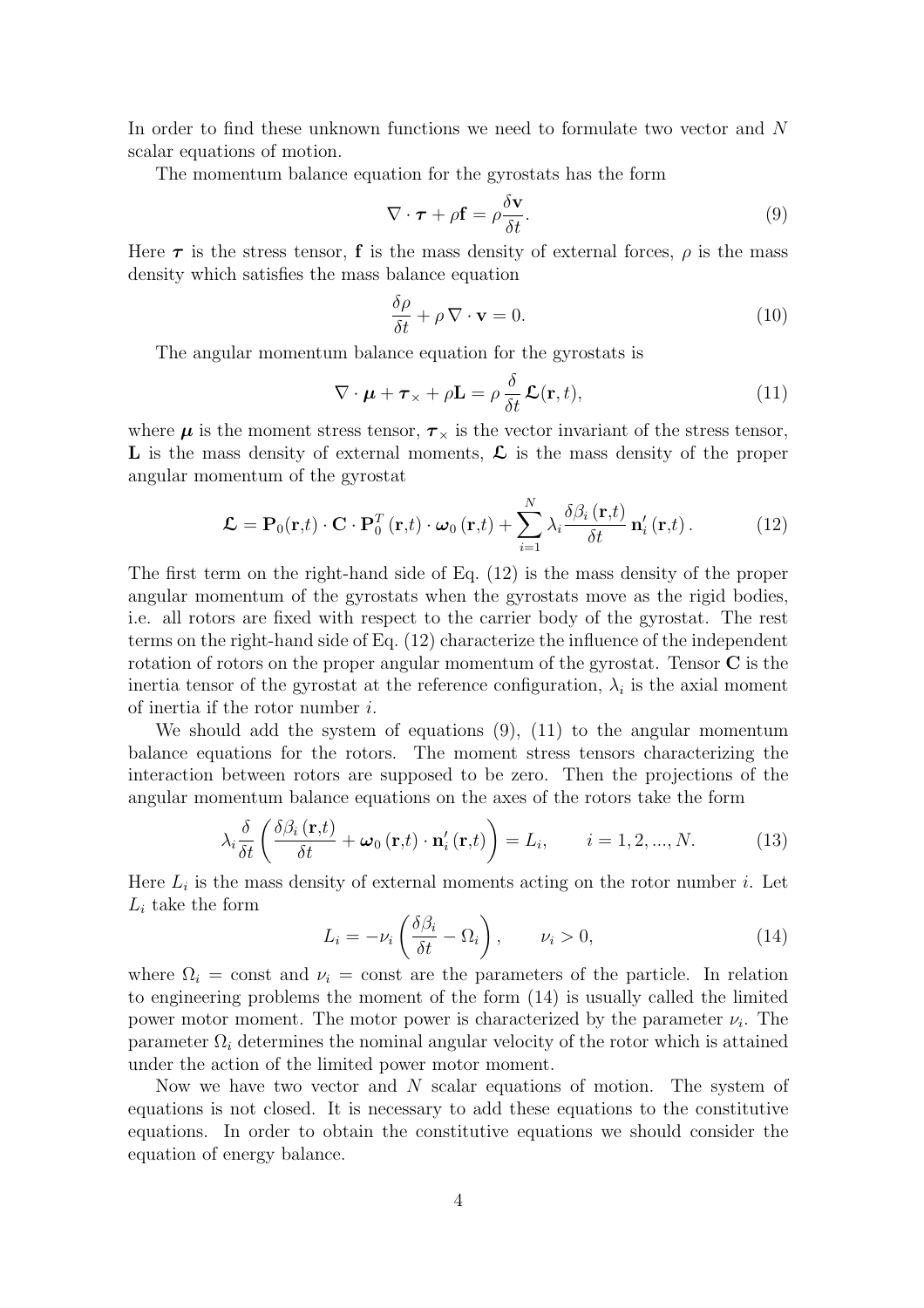### **2.3 Equation of energy balance**

Now we formulate the equation of energy balance (3) for the material medium in control volume  $V$ :

$$
\frac{d}{dt} \int_{(V)} \rho(K+U)dV = \int_{(V)} \rho(\mathbf{f} \cdot \mathbf{v} + \mathbf{L} \cdot \boldsymbol{\omega}_0 + Q)dV +
$$
  
+ 
$$
\int_{(S)} (\boldsymbol{\tau}_n \cdot \mathbf{v} + \boldsymbol{\mu}_n \cdot \boldsymbol{\omega}_0 + H_{(n)}) dS - \int_{(S)} \rho \mathbf{n} \cdot \mathbf{v}(K+U)dS. \tag{15}
$$

Here U is the internal energy density per unit mass;  $\tau_n = \mathbf{n} \cdot \mathbf{r}$ ,  $\mu_n = \mathbf{n} \cdot \mu$ ; quantities  $Q$  and  $H_n$  are the rate of the energy supply in volume and through surface S respectively. The rate of the energy supply through the surface can be expressed in term of energy-flux vector **H** by the formula  $H_n = \mathbf{n} \cdot \mathbf{H}$ . The mass density of kinetic energy for gyrostat has the form

$$
K = \frac{1}{2}\mathbf{v}\cdot\mathbf{v} + \frac{1}{2}\boldsymbol{\omega}_0\cdot\mathbf{P}_0\cdot\mathbf{C}\cdot\mathbf{P}_0^T\cdot\boldsymbol{\omega}_0 + \frac{1}{2}\sum_{i=1}^N\lambda_i\left[\left(\frac{\delta\beta_i}{\delta t}\right)^2 + 2\frac{\delta\beta_i}{\delta t}\boldsymbol{\omega}_0\cdot\mathbf{n}_i'\right].
$$
 (16)

By standard reasoning, taking into account the equation of mass balance (10) we transform the equation of energy balance (15) to the local form

$$
\rho \frac{\delta}{\delta t}(K+U) = \rho \mathbf{f} \cdot \mathbf{v} + \rho \mathbf{L} \cdot \boldsymbol{\omega}_0 + (\nabla \cdot \boldsymbol{\tau}) \cdot \mathbf{v} + (\nabla \cdot \boldsymbol{\mu}) \cdot \boldsymbol{\omega}_0 + + \boldsymbol{\tau}^T \cdot \nabla \mathbf{v} + \boldsymbol{\mu}^T \cdot \nabla \boldsymbol{\omega}_0 + \nabla \cdot \mathbf{H} + \rho Q. \tag{17}
$$

Using expression (16) for the kinetic energy density and Eqs.  $(9)$ – $(13)$  we transform the energy balance equation (17) to the form

$$
\rho \frac{\delta U}{\delta t} = \boldsymbol{\tau}^T \cdot \cdot (\nabla \mathbf{v} + \mathbf{E} \times \boldsymbol{\omega}_0) + \boldsymbol{\mu}^T \cdot \cdot \nabla \boldsymbol{\omega}_0 + \nabla \cdot \mathbf{H} + \rho Q - \rho \sum_{i=1}^N L_i \frac{\delta \beta_i}{\delta t}.
$$
 (18)

Notice that the last term on the right-hand side of Eq. (18) plays role analogous to the term  $\rho Q$ . It has the sense of the rate of energy supply. In the case of the elastic continuum the subsequent procedure of derivation of the Cauchy–Green relations is standard for continuum mechanics.

## **3 Maxwell's classical electrodynamics**

In what follows we consider the model of electromagnetic field proposed by P. A. Zhilin. Now we consider the simplest variant of this model whose mathematical description is reduced to the Maxwell equations.

Let us consider the model discussed above accepting some simplifying assumption. We suppose the processes to be isothermal (or adiabatic) only. Moreover, we assume the following:

$$
\mathbf{v} = \mathbf{0}, \qquad \boldsymbol{\tau} = \mathbf{0} \qquad \Rightarrow \qquad \rho = \text{const.} \tag{19}
$$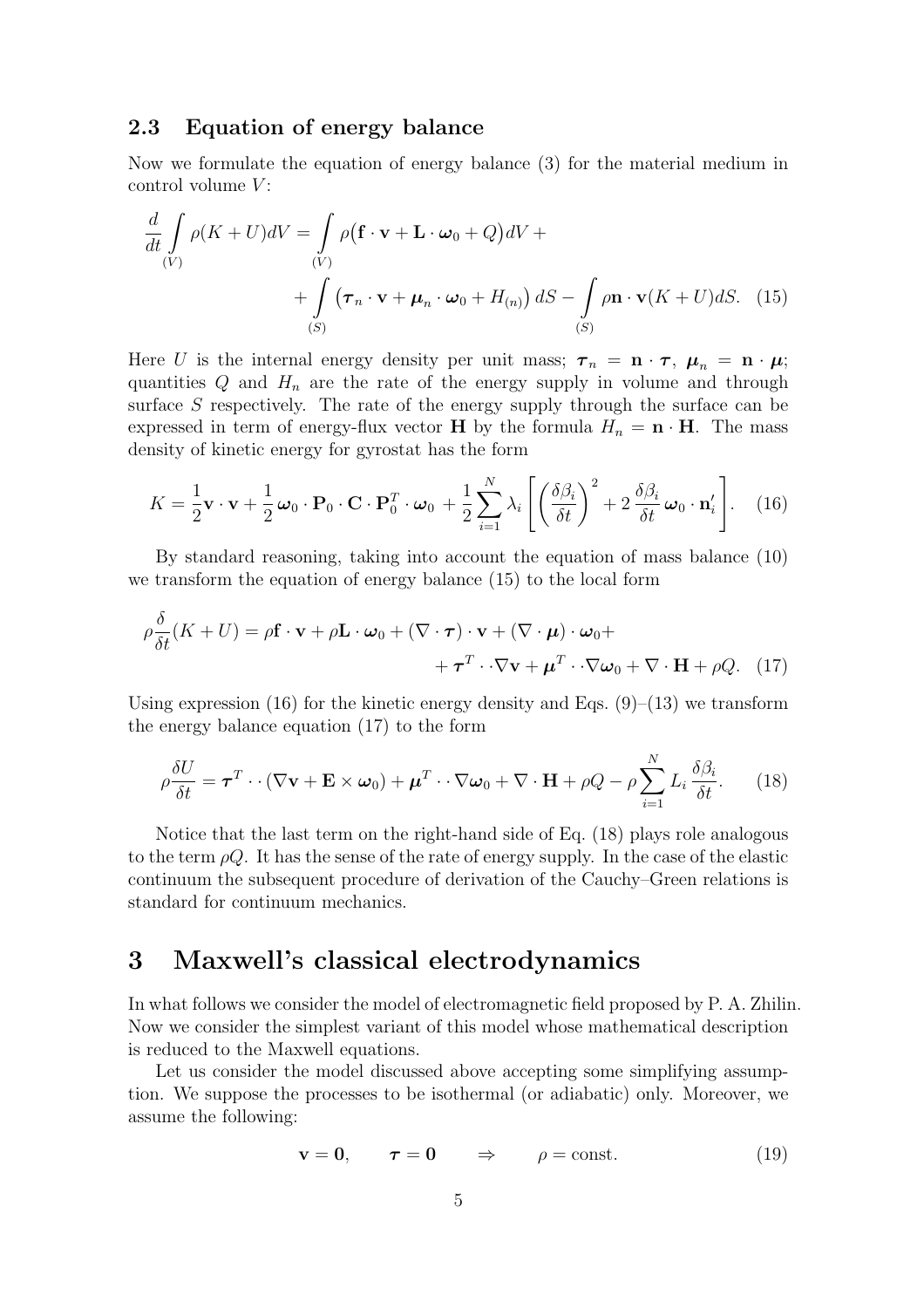In this case the material derivative coincides with the total time derivative. The moment stress tensor  $\mu$  is supposed to be antisymmetric one

$$
\boldsymbol{\mu} = \boldsymbol{\varpi}^{-1} \mathbf{B} \times \mathbf{E}, \qquad \boldsymbol{\varpi} = \text{const} \qquad \Rightarrow \qquad \nabla \cdot \boldsymbol{\mu} = \boldsymbol{\varpi}^{-1} \nabla \times \mathbf{B}, \qquad (20)
$$

where vector **B** is called the magnetic induction vector;  $\varpi$  is a dimensional constant. When accepted above restrictions the equation of momentum balance (9) becomes an identity, and the angular momentum balance equation (11) takes the form

$$
\varpi^{-1} \nabla \times \mathbf{B} + \rho \mathbf{L} = \rho \frac{d \mathbf{L}}{dt}.
$$
 (21)

The equation of energy balance takes the very simple form

$$
\rho \frac{d\mathcal{U}}{dt} = -\varpi^{-1} \mathbf{B} \cdot \nabla \times \boldsymbol{\omega}_0.
$$
\n(22)

We assume the angular momentum to have the simplest form

$$
\mathcal{L} = \lambda \omega_0, \qquad \mathcal{E} = \varpi c^2 \rho \mathcal{L}, \qquad c = \text{const.} \tag{23}
$$

Vector **E** introduced instead of the angular momentum vector is called the electric field vector. The constant  $c$  is the velocity of light in free space.

The rotations are assumed to be small. In this case the angular velocity vector can be expressed in terms of the vector of small rotation  $\theta$  by the simplest formula

$$
\omega_0 = \frac{d\theta}{dt} \qquad \Rightarrow \qquad \mathcal{E} = \varpi c^2 \rho \lambda \frac{d\theta}{dt}.
$$
 (24)

Substituting Eq. (23) into Eq. (21) we obtain

$$
\nabla \times \mathbf{B} + \varpi \rho \mathbf{L} = \frac{1}{c^2} \frac{d\mathbf{E}}{dt}.
$$
 (25)

This equation was first derived by J. Maxwell, and the electric current density was playing the role of the external moment  $\varpi \rho L$ :

$$
\varpi \rho \mathbf{L} = -\mu_0 \mathbf{j} = -\frac{1}{\varepsilon_0 c^2} \mathbf{j},\qquad(26)
$$

where **j** is the electric current density;  $\mu_0$  is the the magnetic constant;  $\varepsilon_0$  is the the dielectric constant.

According to generally accepted ideas the electric current density is the rate of charge flow per unit area. Hence, the law of charge conservation takes place:

$$
\nabla \cdot \mathbf{j} = -\frac{d\rho}{dt}.\tag{27}
$$

By taking the divergence of both sides of Eq. (25) in view of Eq. (26) we obtain

$$
\frac{d(\nabla \cdot \mathcal{E})}{dt} = -\frac{1}{\varepsilon_0} \nabla \cdot \mathbf{j}.
$$
 (28)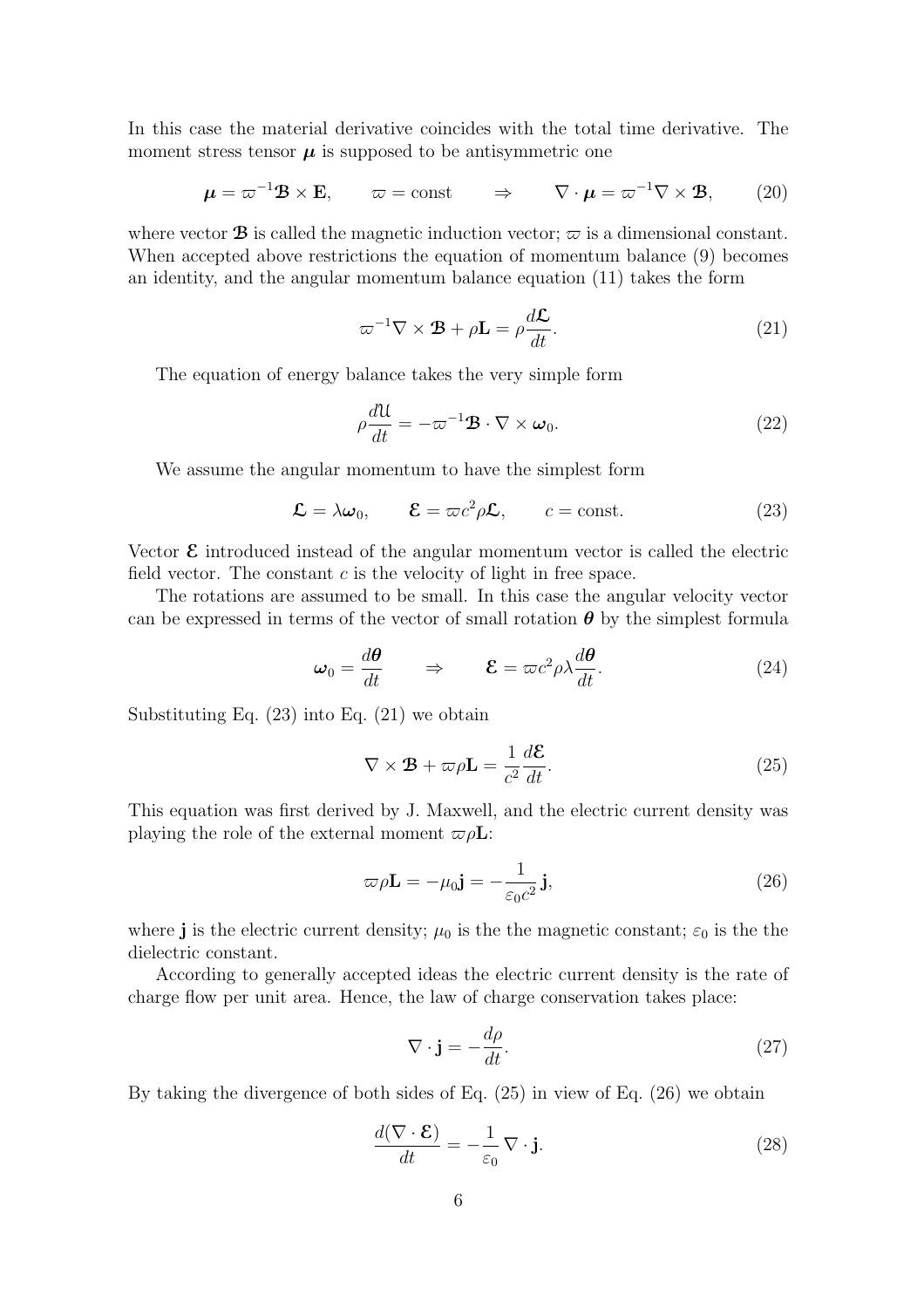Integrating Eq. (28) with respect to time and taking into account the law of charge conservation (27) we obtain the Gauss law

$$
\nabla \cdot \mathcal{E} = \frac{\rho}{\varepsilon_0}.\tag{29}
$$

Now we consider the energy balance equation  $(22)$ . In view of Eq.  $(24)$  it takes the form

$$
\rho \frac{d\mathcal{U}}{dt} = -\varpi^{-1} \mathbf{B} \cdot \frac{d}{dt} \nabla \times \boldsymbol{\theta}.
$$
 (30)

We assume the internal energy to have the simplest form

$$
\mathcal{U} = \frac{1}{2}\kappa |\nabla \times \boldsymbol{\theta}|^2, \qquad \kappa = \text{const} > 0. \tag{31}
$$

Then according to Eq. (30) we obtain the following expression for the magnetic induction vector **B**:

$$
\mathbf{B} = -\varpi \rho \kappa \nabla \times \boldsymbol{\theta}.
$$
 (32)

It is easy to see that the Gauss law for the magnetic field

$$
\nabla \cdot \mathbf{B} = 0 \tag{33}
$$

follows from the constitutive equation (32).

Substituting Eqs. (24), (32) into Eq. (25) we can obtain the differential equation for the rotation vector *θ*

$$
\kappa \left( \Delta \boldsymbol{\theta} - \nabla \nabla \cdot \boldsymbol{\theta} \right) + \mathbf{L} = \lambda \frac{d^2 \boldsymbol{\theta}}{dt^2}.
$$
 (34)

However, we can choose another way. Eliminating the rotation vector from the expression for the electric field vector  $\mathcal{E}$  and the magnetic induction vector  $\mathcal{B}$  we obtain the following continuity equation:

$$
\nabla \times \mathcal{E} = -\frac{d\mathcal{B}}{dt}, \qquad \kappa = \lambda c^2.
$$
 (35)

This equation is known in physics as the Faraday law of induction. Maxwell's electrodynamics started from this equation. Maxwell himself has proposed Eq. (25).

Now we write down Eqs. (25), (29), (33), (35) as a system:

$$
\nabla \times \mathcal{E} = -\frac{d\mathbf{B}}{dt}, \qquad \nabla \cdot \mathcal{E} = \frac{\rho}{\varepsilon_0},
$$
  

$$
\nabla \times \mathbf{B} + \varpi \rho \mathbf{L} = \frac{1}{c^2} \frac{d\mathcal{E}}{dt}, \qquad \nabla \cdot \mathbf{B} = 0.
$$
 (36)

Thus, we obtain Eqs. (36) which coincide with the classical Maxwell equations with the only difference that there are partial derivatives with respect to time on the righthand side of the Maxwell equations whereas Eqs. (36) contains the total derivatives with respect to time. Notice that the operators of partial differentiation with respect to time are not objective. Therefore, from the viewpoint of classical mechanics these operators can not be present in the equations describing some physical process.